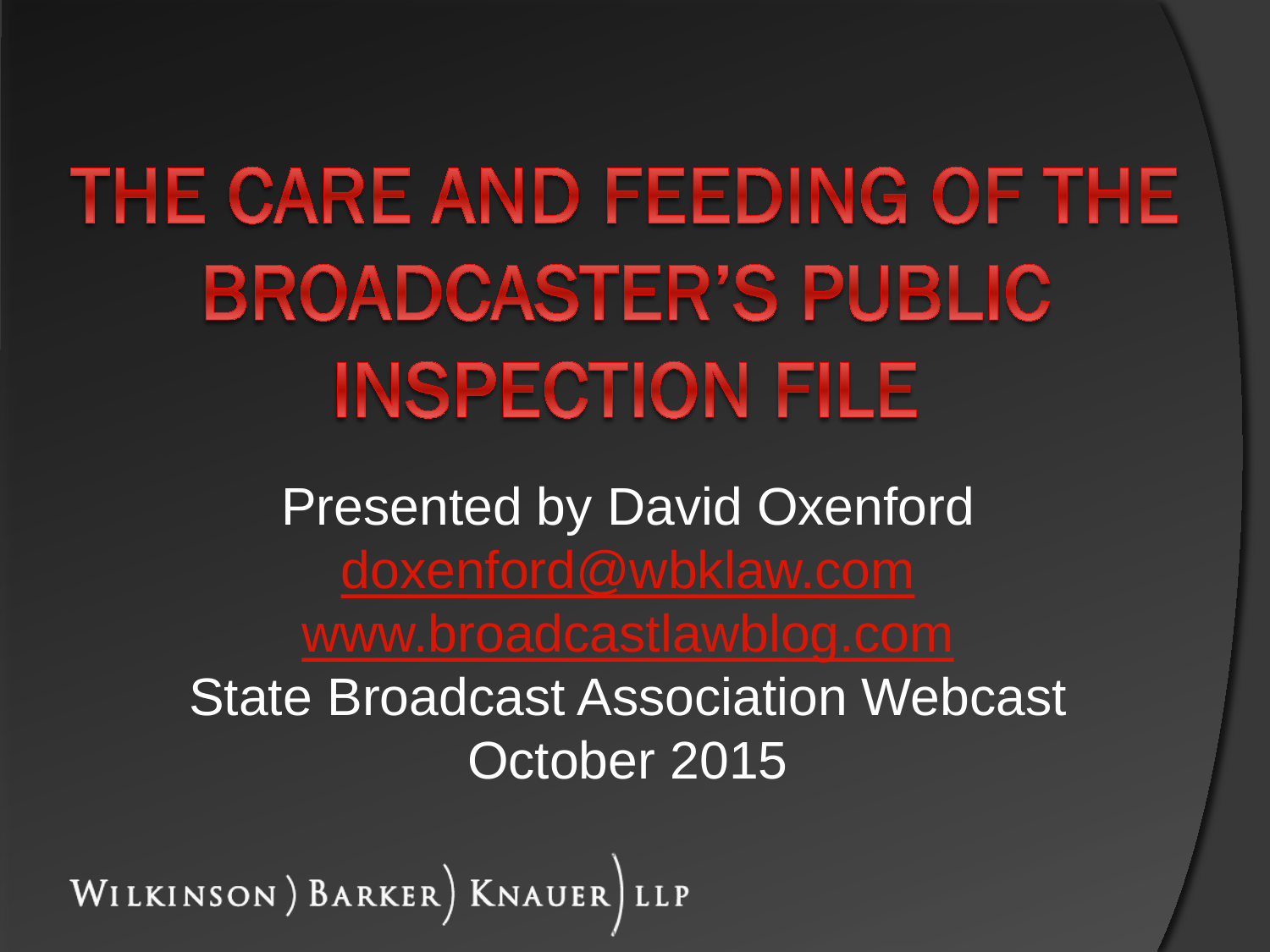#### What We'll Cover Today

• Why the File is Important **• Hot Topics on the Public File** • What goes in the File, and for how long it must be kept What are the most common issues that lead to fines **• Details of some of the obligations** WILKINSON) BARKER) KNAUER LLP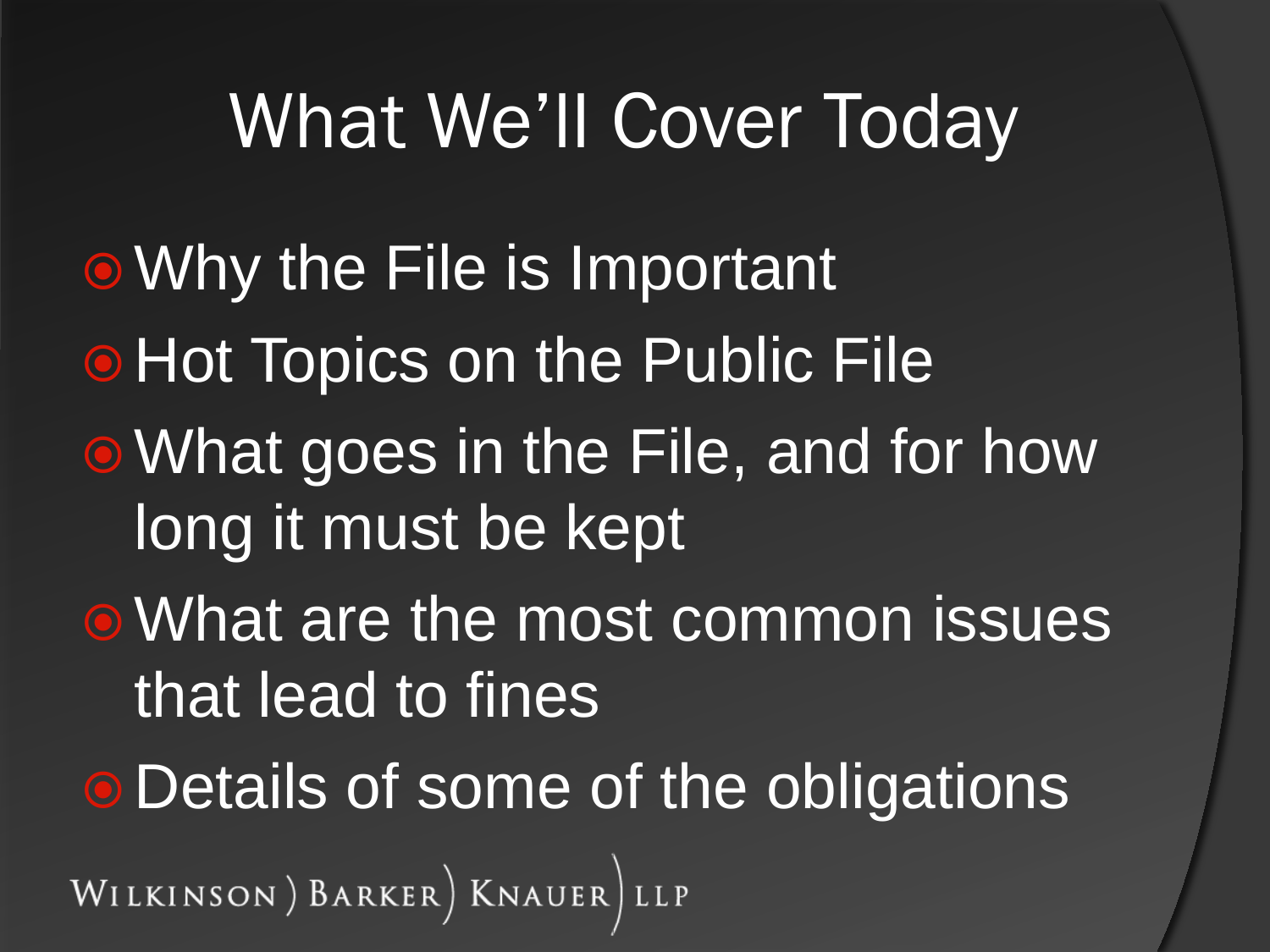# Why?

- Public file meant to provide citizens with access to information about station operations and whether stations are operating in the public interest
- Many suggestions to reform or abolish rules but no reaction from FCC
- Need to provide access, though access usually only comes when someone wants to make **trouble**
- **Remember that there needs to be a public file** for each station, and that it needs to be made accessible to anyone who wants to see it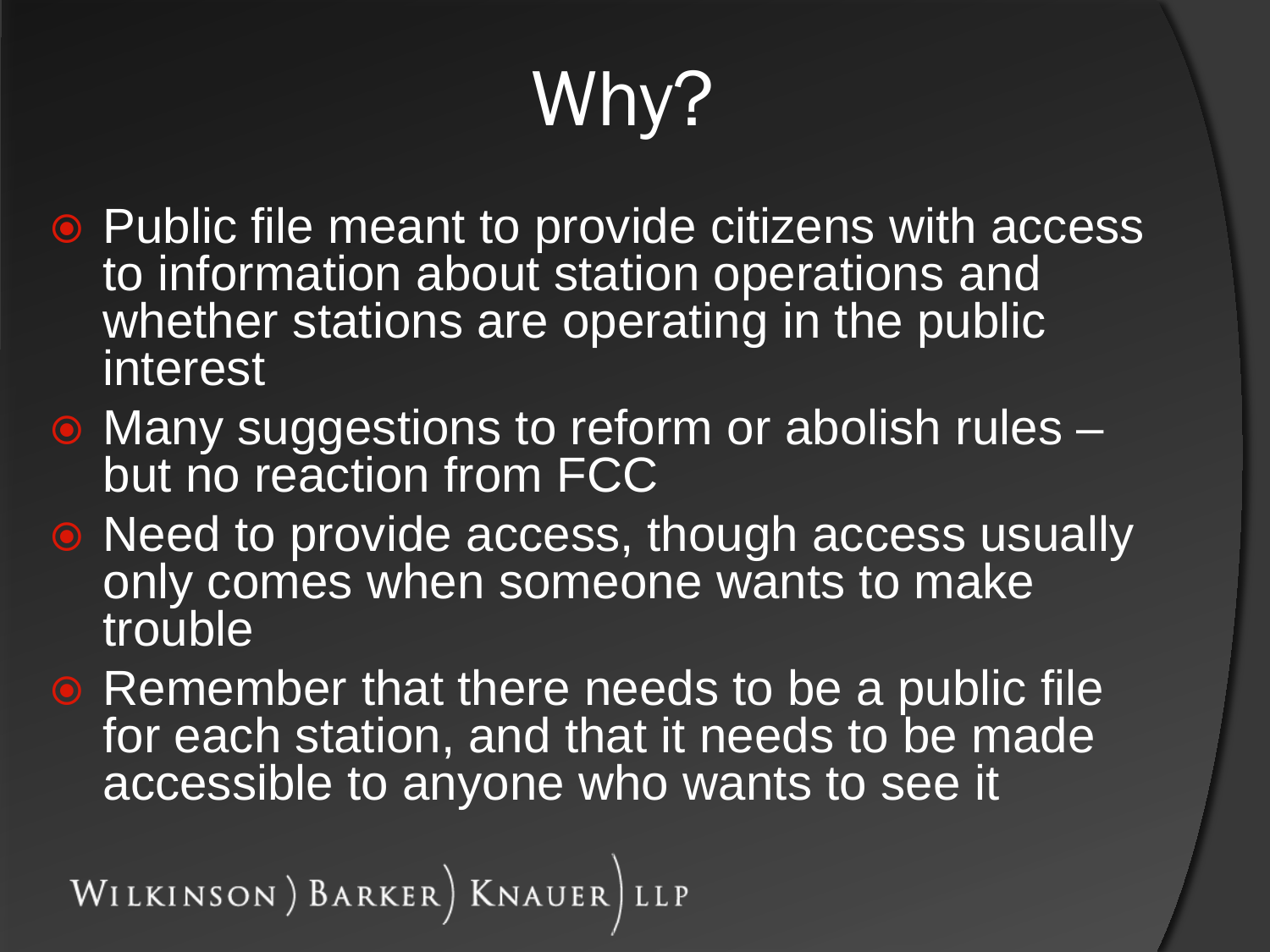The New Importance of the Public Inspection File

- The single largest cause of license renewal fines was an incomplete file
- **Problems discovered during FCC** random inspections have led to fines
- State Association ABIP inspection prevents random inspections, but not inspections based on complaints

**• More citizen's groups targeting public** files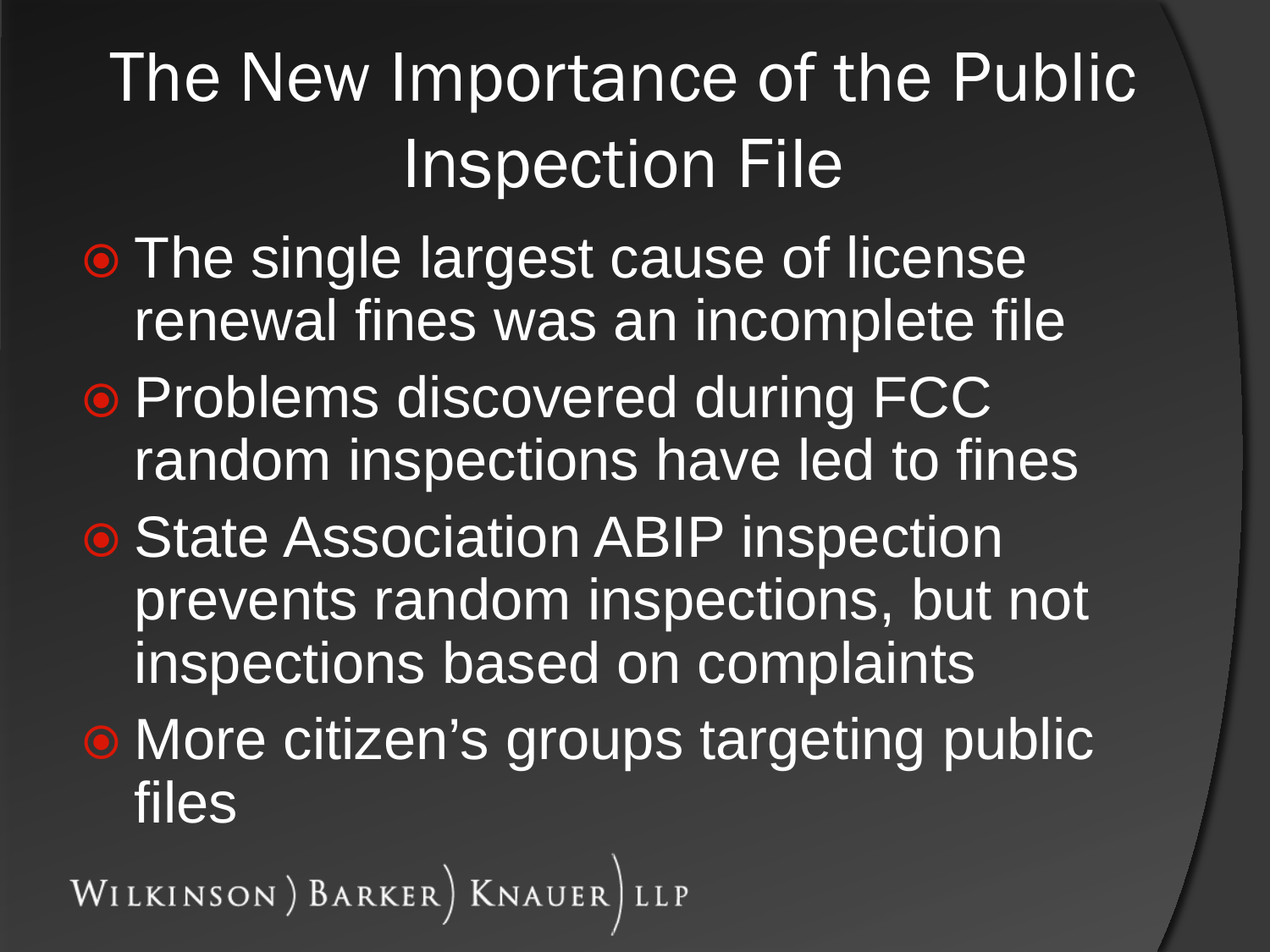#### Blame it on the Online Public File

- Why are citizen's groups announcing the targeting of public files?
- The online political file brings many to the file
- **Groups can now target the TV Public** file for inspection – from the comfort of their own home – leads to more complaints against stations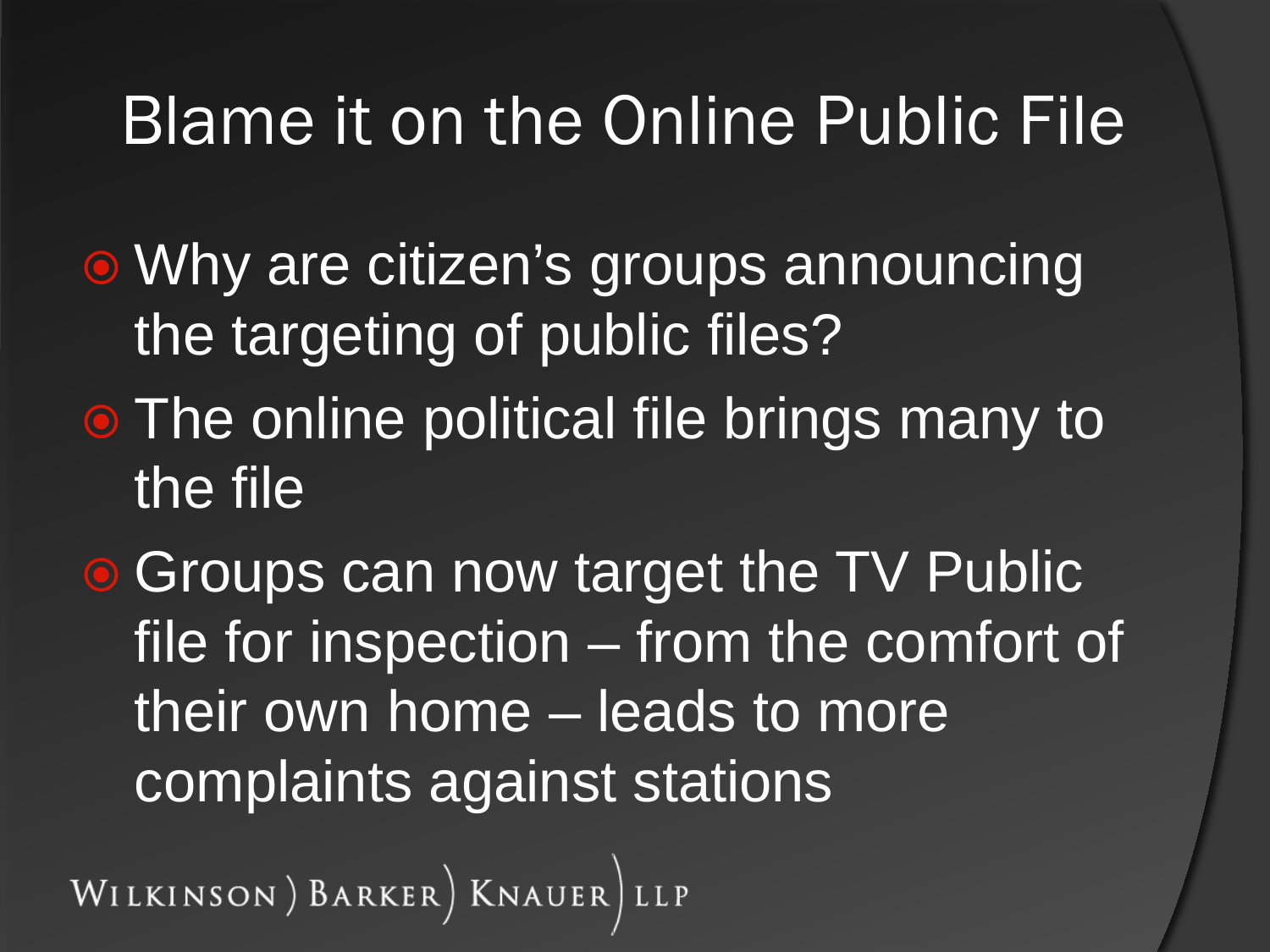## A Few Words About the Online Public File

- **TV Stations should have already figured** it out
- $\bullet$  In many ways, it makes compliance easier, as the FCC uploads all of the FCC applications, the coverage map and the Public and Broadcasting manual
- Obviously, it's a pain during political season – especially in "battleground states"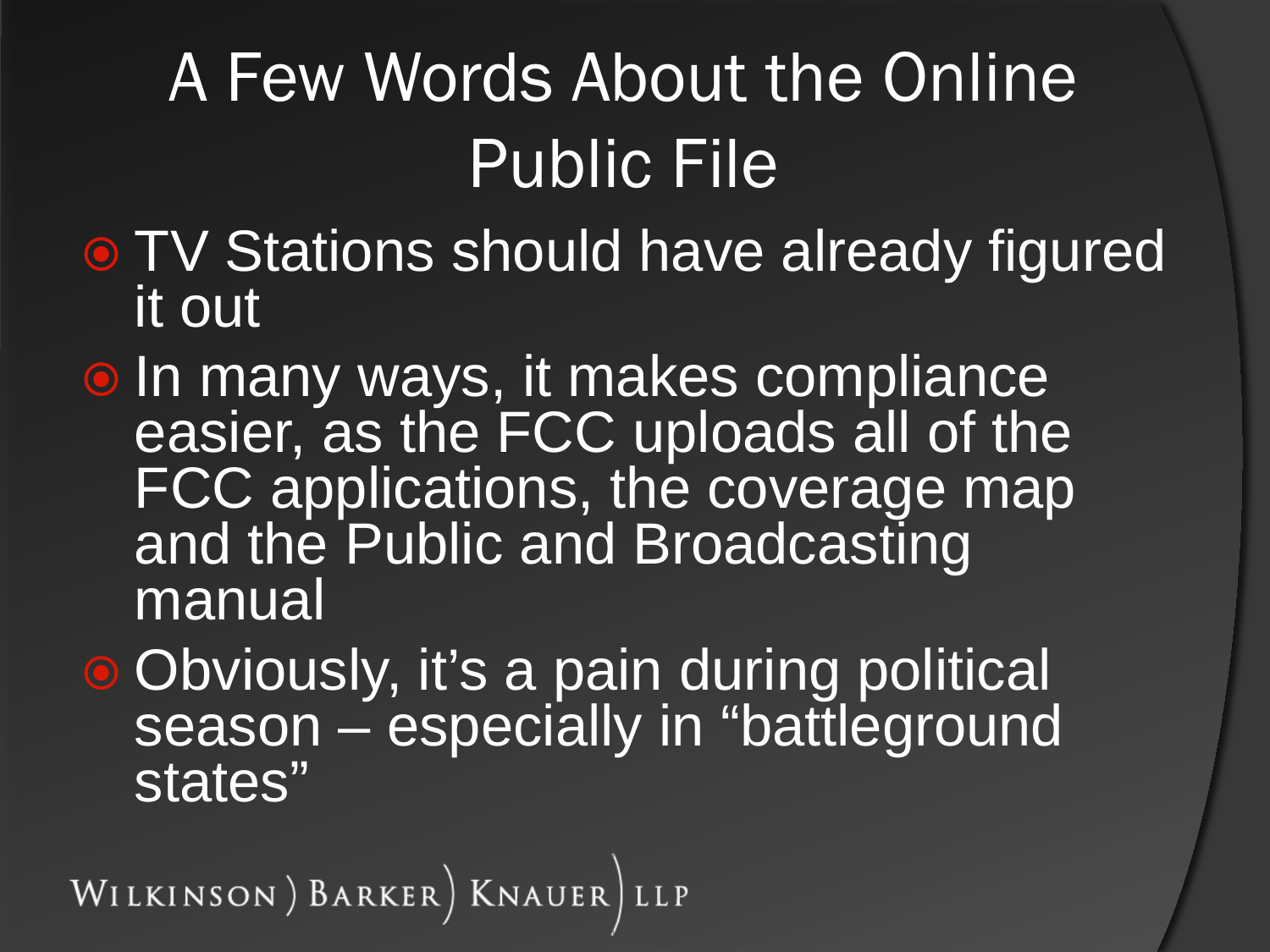#### More About the Online Public File

- $\bullet$  Coming for radio in time for the election?
- Top 50 market Big 4 Network stations were first to comply in TV – maybe the same kind of rollout for radio?
- Some talk of exceptions for noncommercial stations and maybe small commercial stations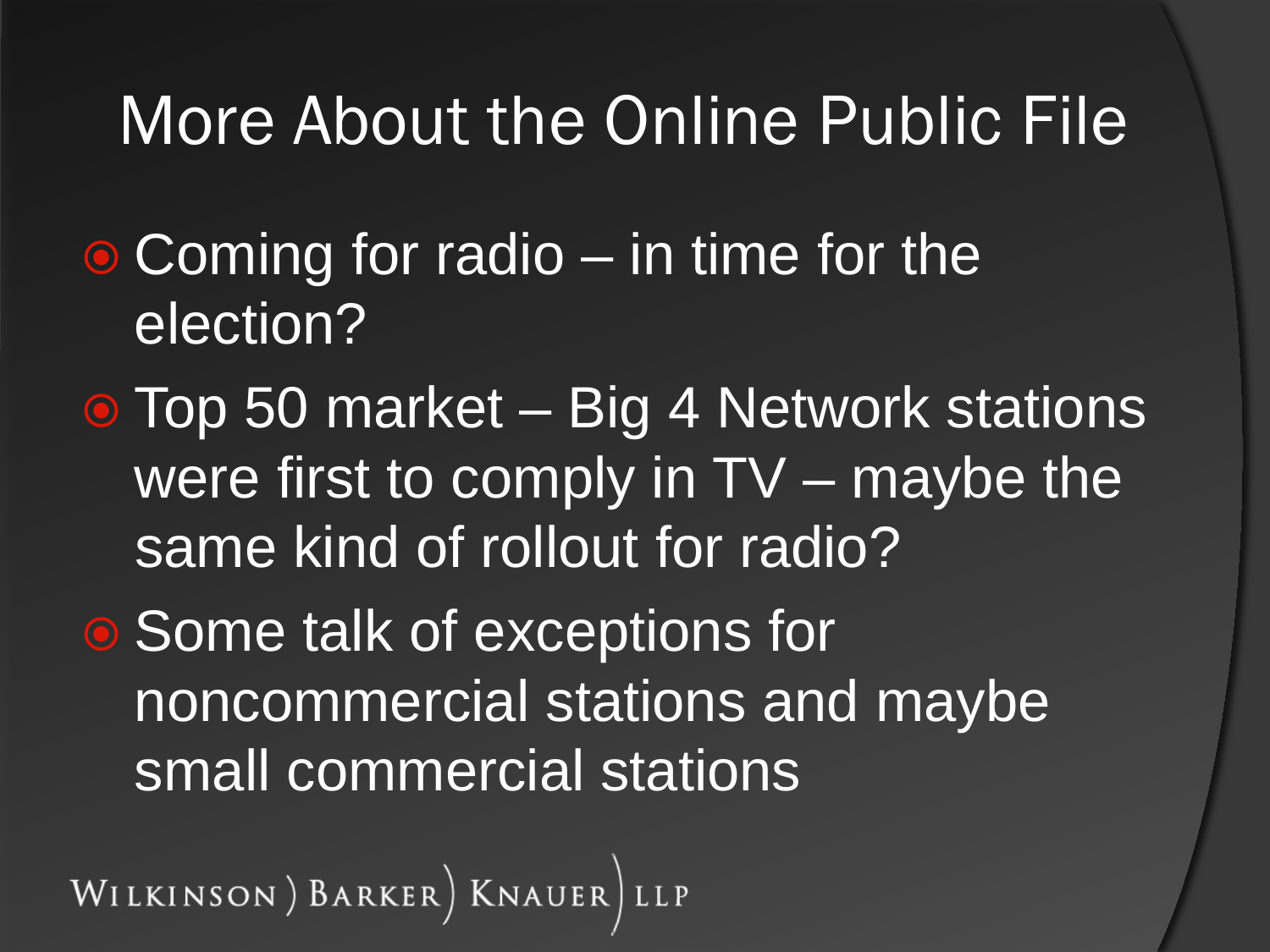#### Thinking About the TV Online Public File

- Must have a link to your station's online public file on your website, and name of person at the station to assist people who want to access it
- **FCC uploads new applications automatically but** does not remove old applications – it's a station obligation that you ought to consider (more on this later)
- Need to add to the online file documents not filed with the FCC (e.g. EEO public file reports, Quarterly issues programs lists, political) and address and phone number of station
- **Still need paper file for letters from the public**
- Need back-up access for political information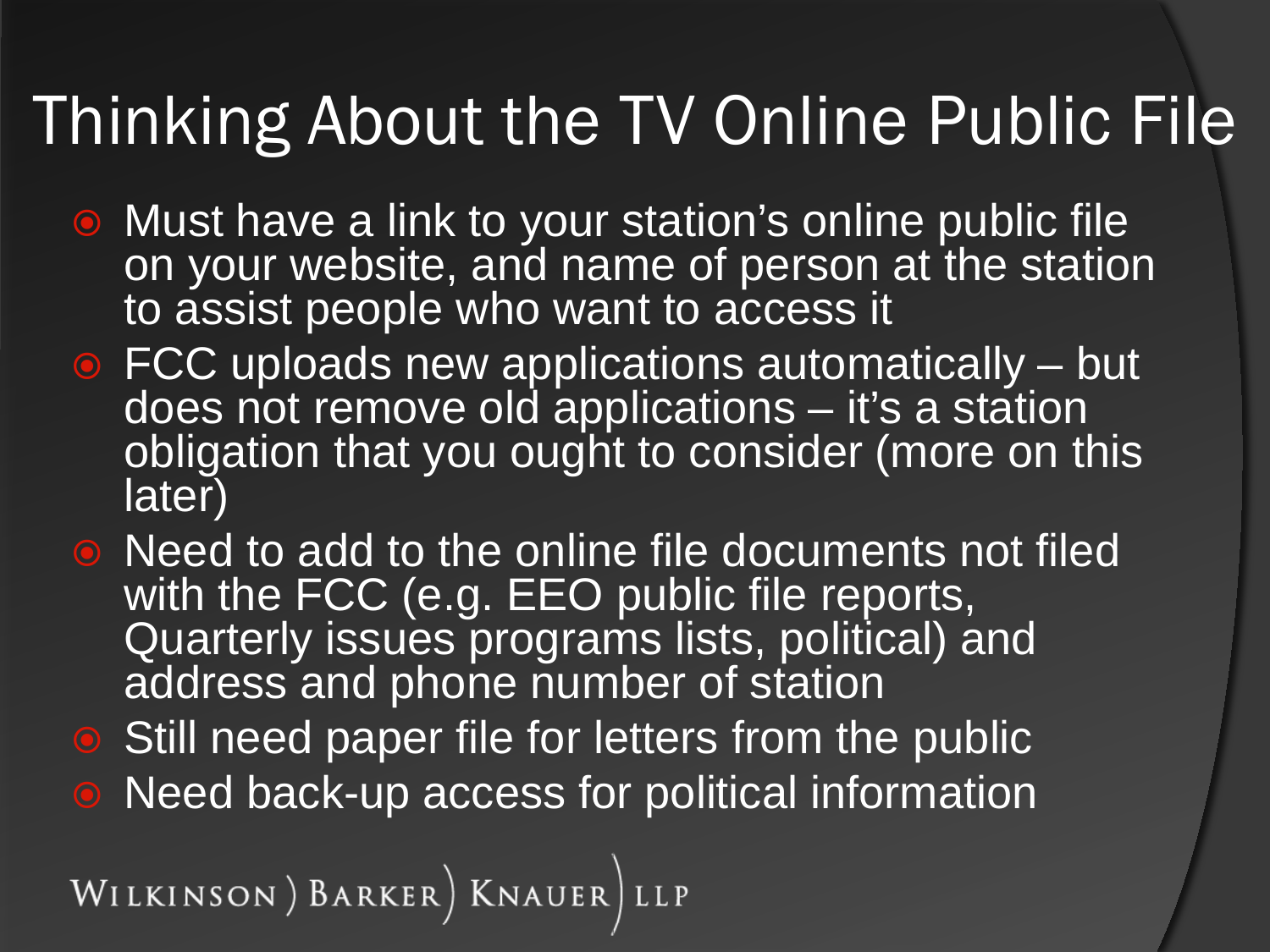#### But Don't Forget About Access to the Paper File for Radio and TV

- Maintain a public file at your main studio, available for public inspection during "normal business hours" – for TV stations it is a file limited to letters from the public
- $\bullet$  Can be kept on computer if terminal available for anyone who visits
- **Must make the File available to anyone who** visits – no appointment necessary, no intimidation allowed
- **Limited right to ask for identification**
- Must make copies available within 7 days– reasonable charges for copying allowed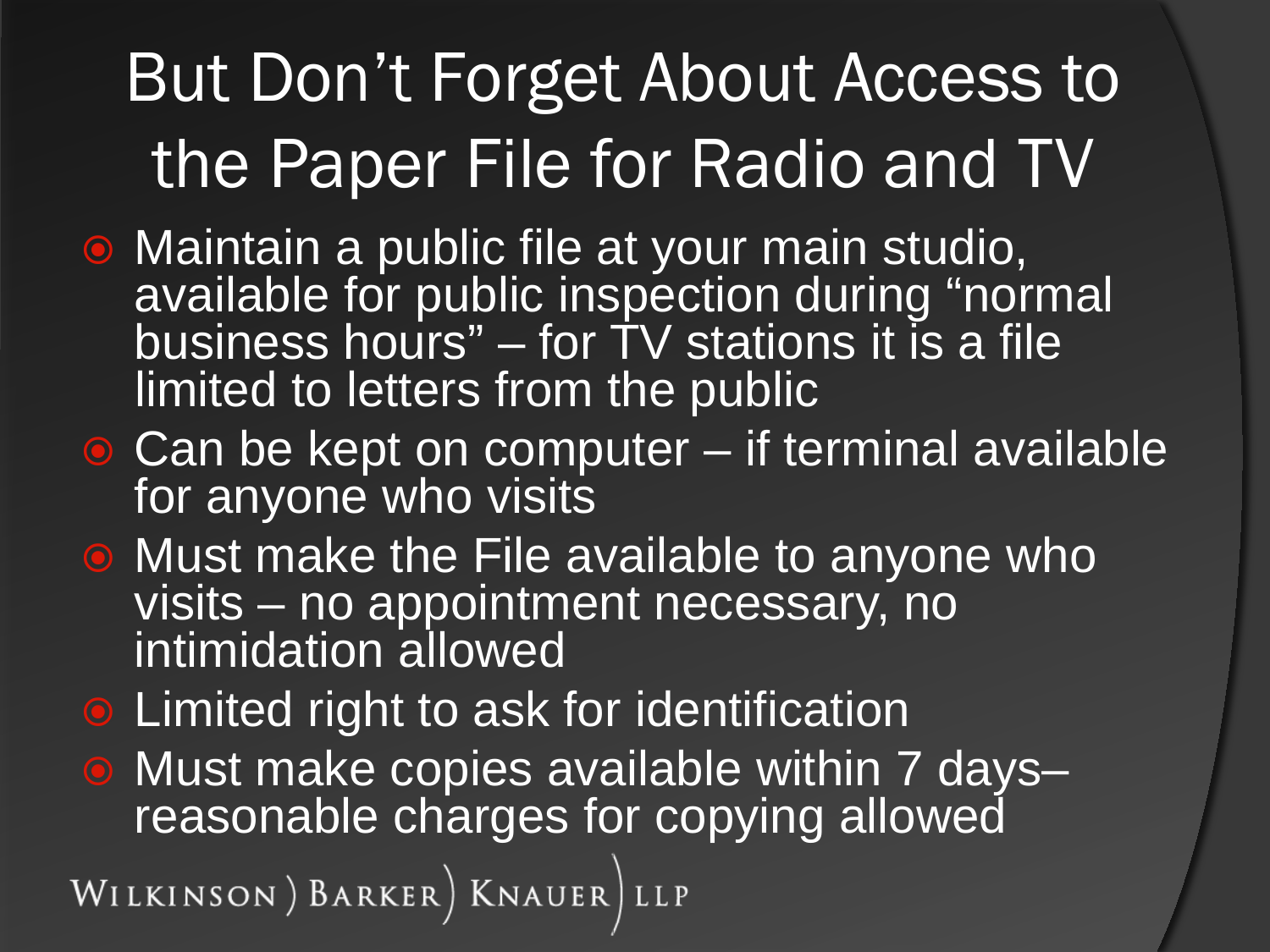#### Even Without the Online File, The Public May Not Need to Visit

- **If your main studio is not in the city limits of your** community of license, if requested by the public by phone or mail, you must make available copies of file documents – except political file
- Station pays the postage
- **Station must help caller locate what he or she is looking** for
- Caller pays copying, except for the Public and **Broadcasting**
- Obligation only to people in station's geographic service area – "Grade B" for TV (unclear what this means in a digital world), 1 mv/m for FM (except .7 mv/m for Class B1 and .5 for Class B stations), and .5 mv/m for all AM

Stations<br>WILKINSON) BARKER) KNAUER LLP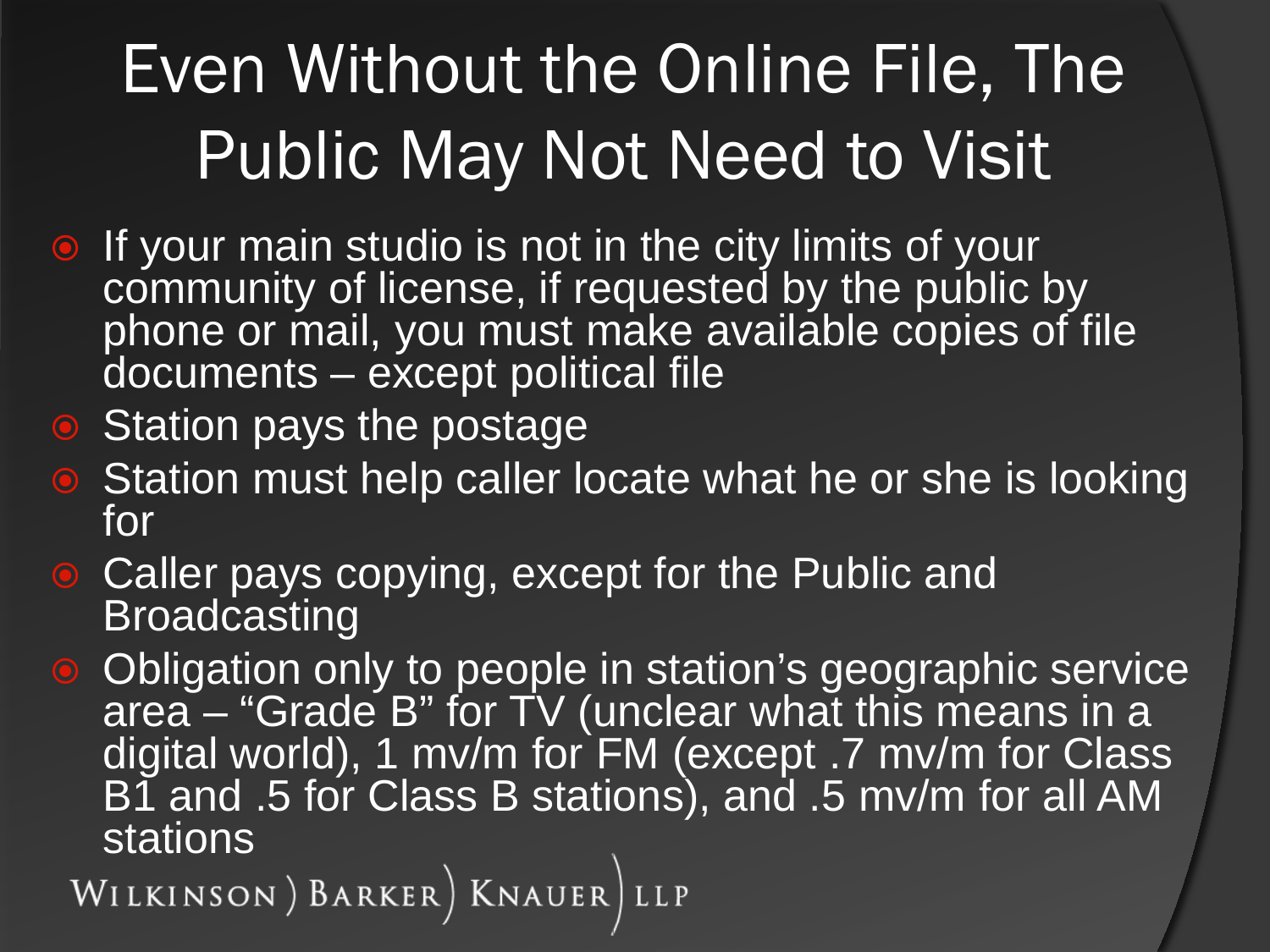## Think About Compliance

- **Make sure that employees know where the file is,** and that the public can access it
- Make sure that building security knows that people can insist on seeing the file, and must be allowed access (recent exceptions for college station in a dorm building – but need FCC permission)
- **Consider having written instructions for temporary** or substitute employees
- **Think about file back-up and security**
- **For TV, think about changing access codes to** online public file if employees change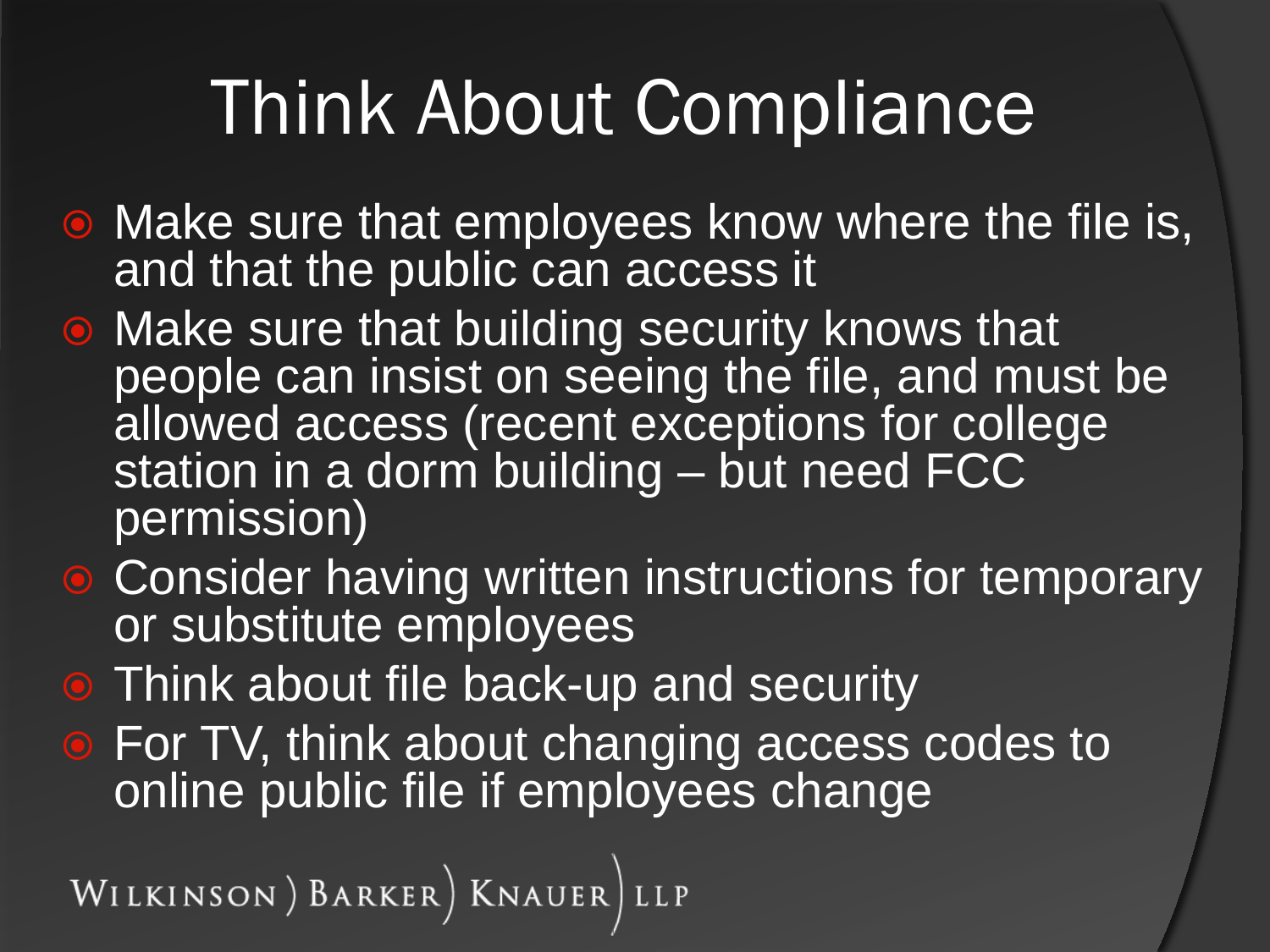#### How Long Do You Keep the **Documents**

#### • Retention periods vary

- Some kept for entire renewal term until the license renewal is granted giving you authority to operate in the next license term
	- In some cases this can last into subsequent renewal terms (e.g. hold-ups of renewal for indecency complaints or other renewal challenge –<br>but must keep the documents until a renewal is granted)
- FCC applications kept until grant is "final" –<br>sometimes a challenge to compute when that is – and the online file for TV does not do it for you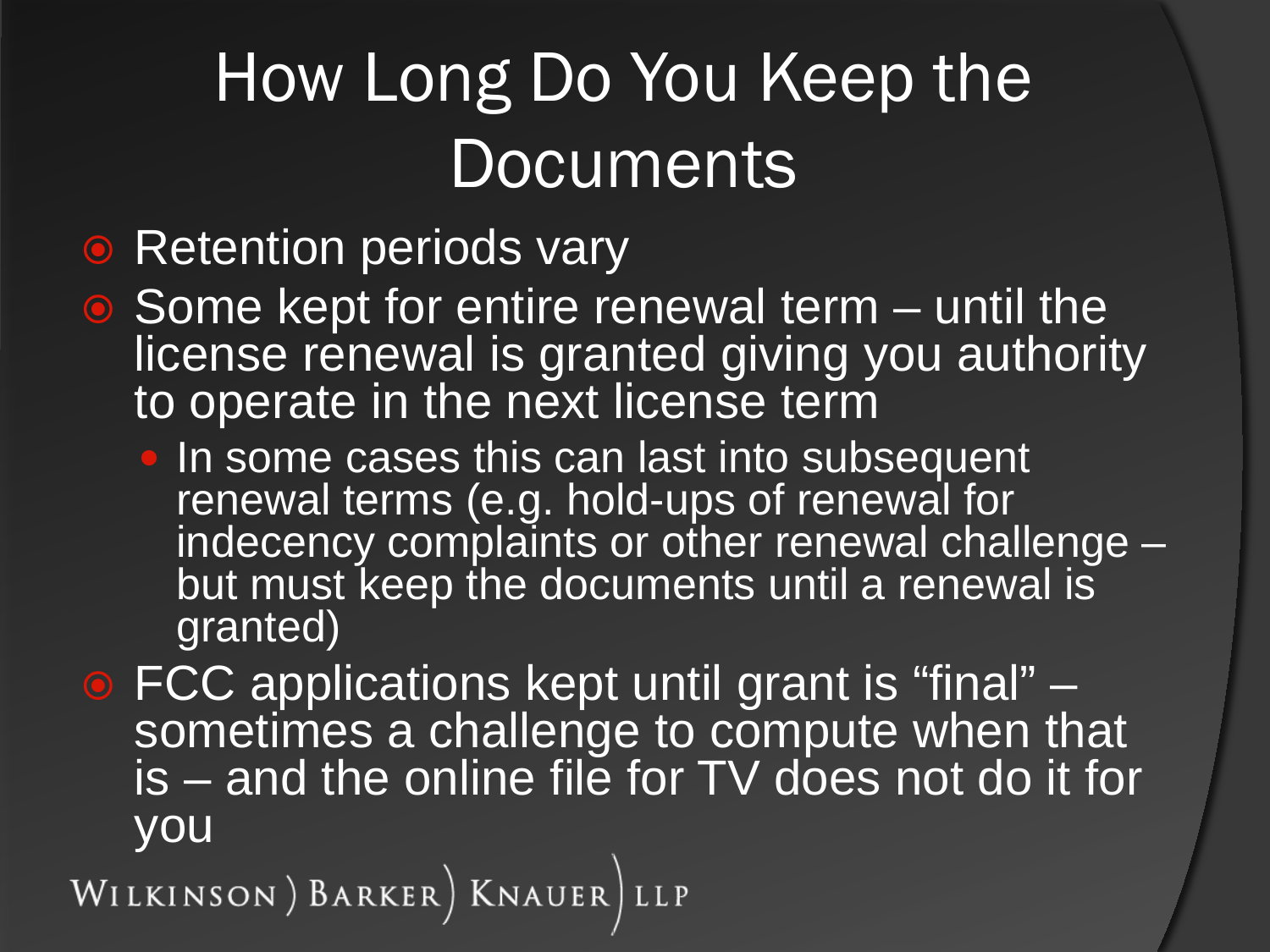#### So Just What Goes in the Public File?

- **FCC Materials (for TV, these should be** automatically uploaded):
	- FCC license *kept until it is replaced by new one*
	- Contour map plus address of main studio and transmitter site
	- Pending FCC applications and related materials *kept until they are final*
	- FCC Ownership Report *kept until next one is filed*
	- Form 398 Children's Television Reports *kept until next renewal is granted*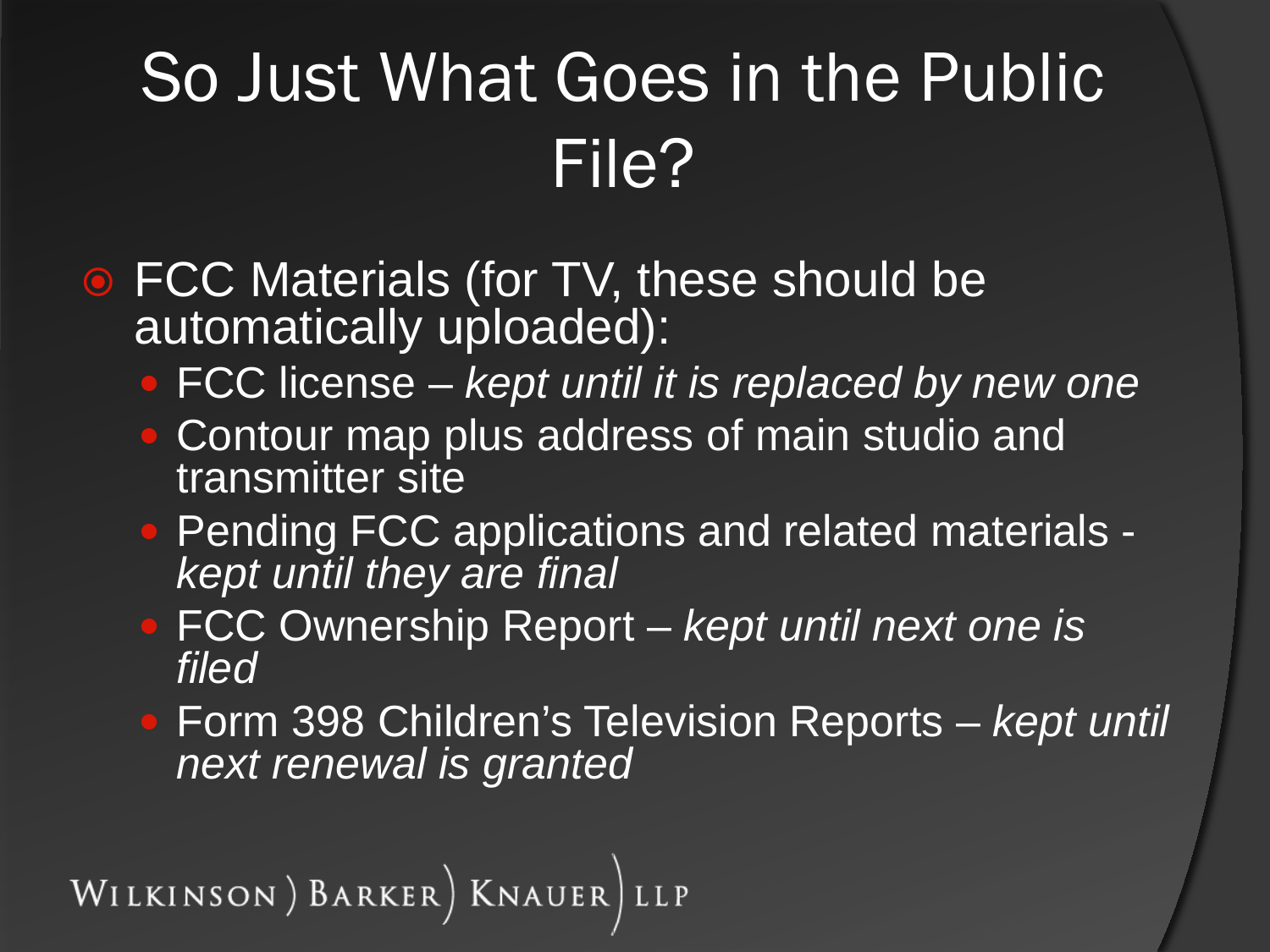## **Other Documents Related to the** FCC Documents

- **Contracts and Agreements that need to be identified** on Ownership Reports – *kept as long as they are in effect*
	- Most are filed in 30 days at the FCC, but not electronically, so stations need to upload
	- Can put a list in the file and provide the actual documents for inspection within 7 days, if requested
- TV quarterly compiled documents that show compliance with Children's Television Commercial Limits – *kept for full renewal term*
- **FCC Investigation or Complaints about which the** FCC notifies you - and responses to the complaints – *keep until the FCC says that you can get rid of them*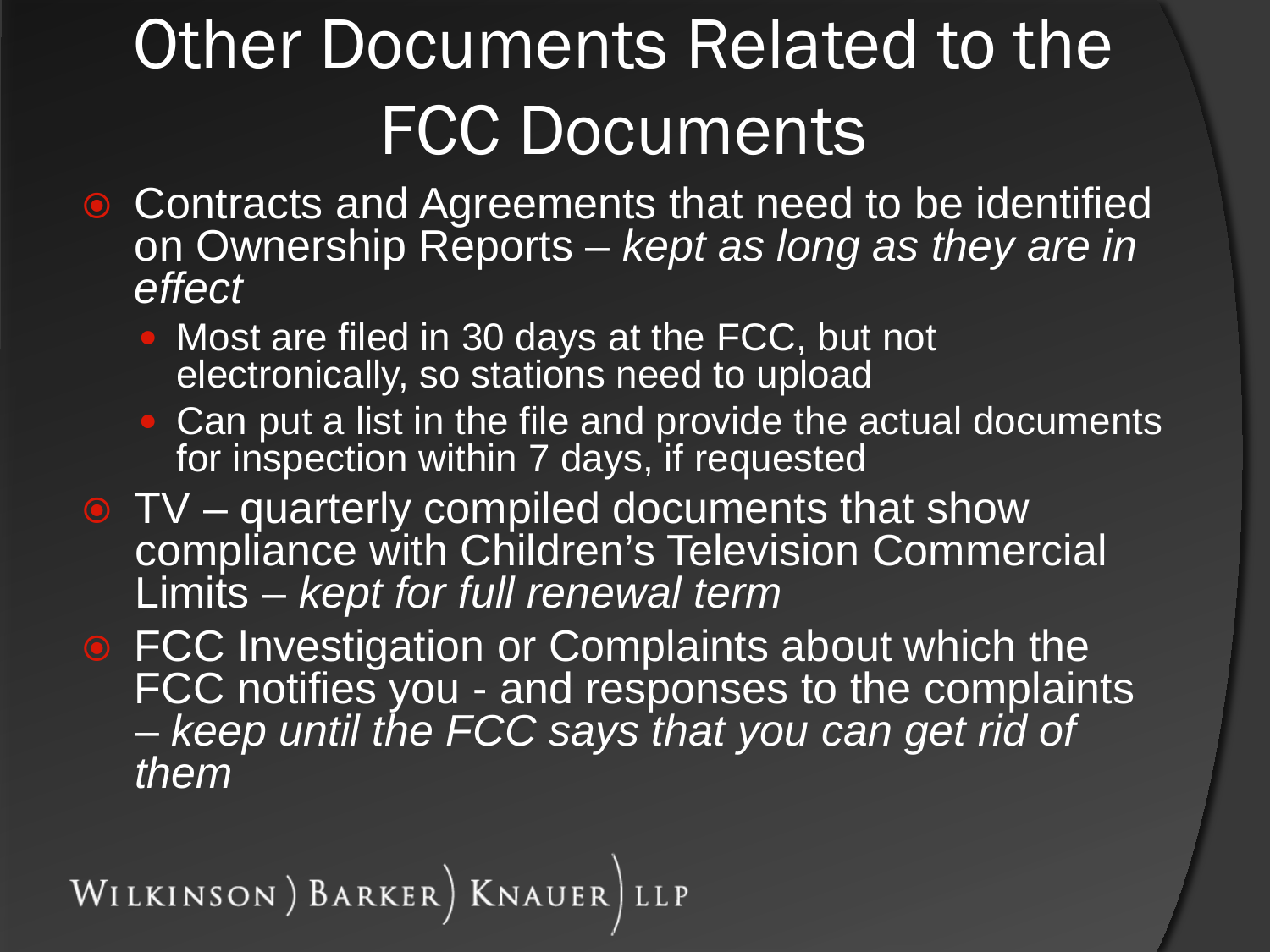#### Quarterly Issues Programs Lists

- **Biggest source of FCC fines in renewals**
- **Fines seem to be about \$10,000 per station if** you miss more than 3 or 4 during a license renewal term (less for student-run college stations if first-time offender)
- The only real way to show the public interest programming that your station has broadcast
- Placed in the File on or before the 10<sup>th</sup> of January, April, July, and October
- FCC considering replacement of these lists for new form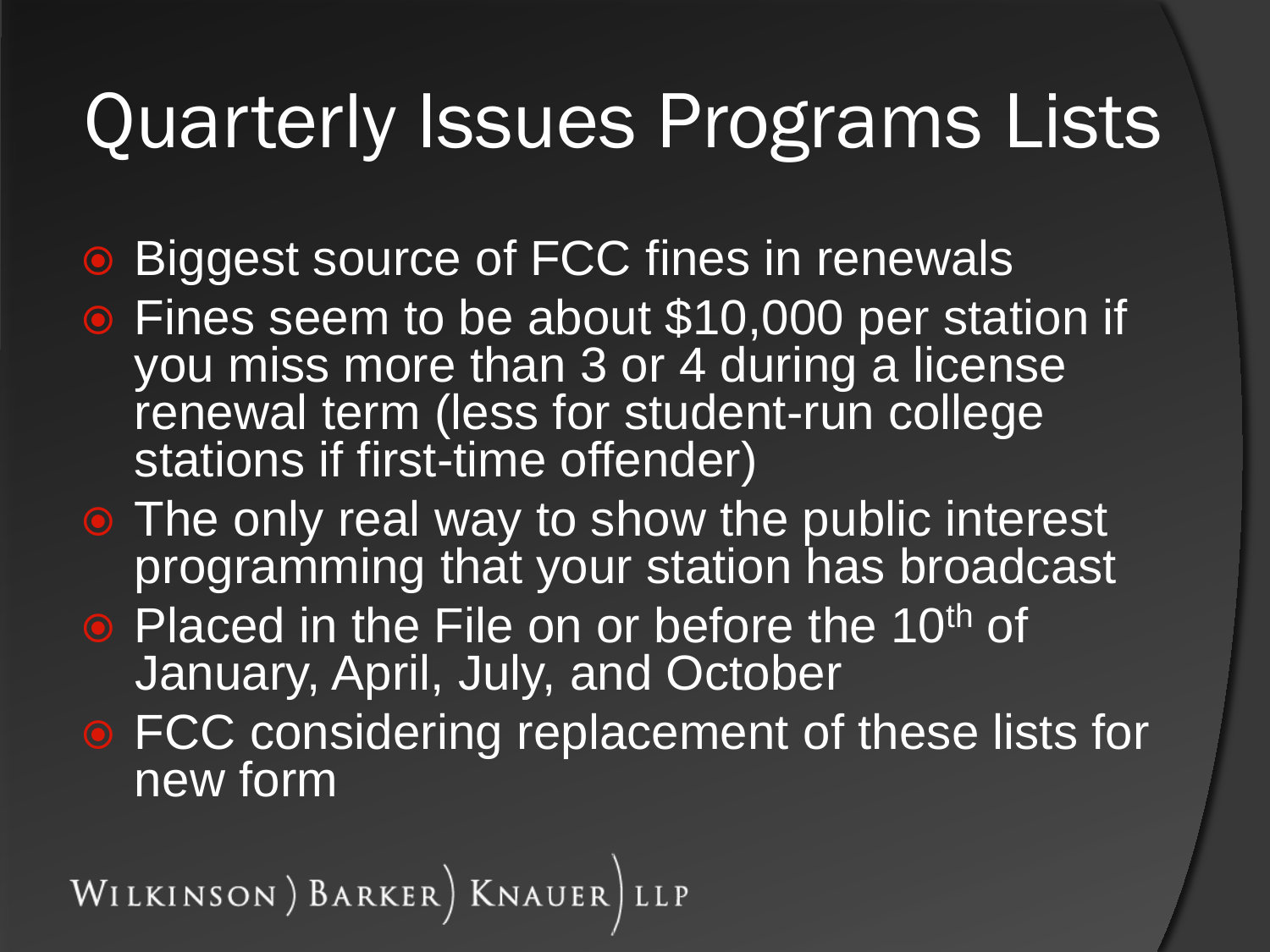#### What's in the Quarterly Issues Programs Lists?

**• The important issues facing your** community in the prior quarter that you addressed in your programming

#### **• The programs that addressed these issues**

- Title of program
- Date and time it was broadcast
- Duration of program or segment dealing with the issue
- Brief description of the program
- *Kept for the entire renewal period*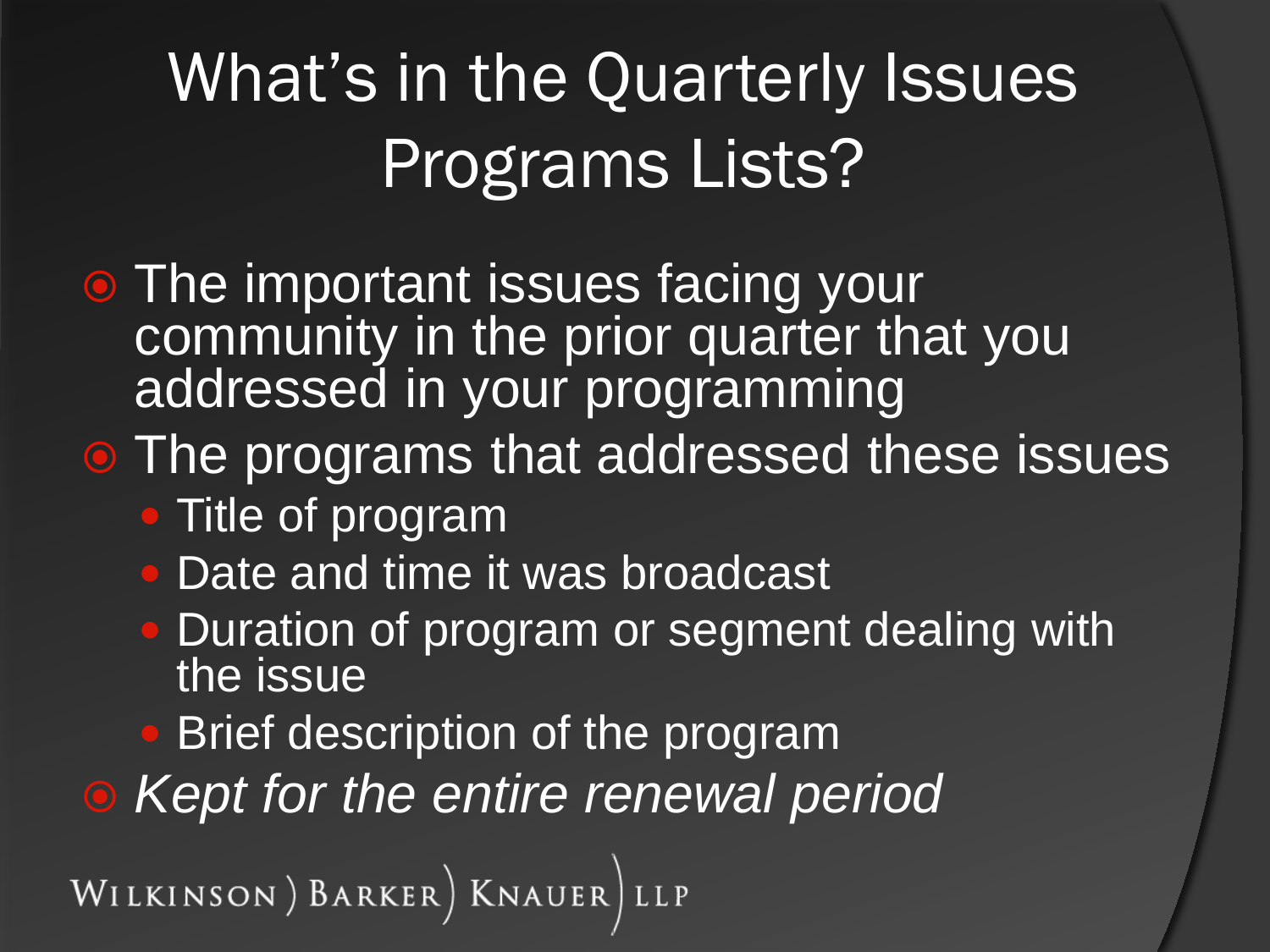## EEO Annual Public Inspection File Reports

- Placed in the file on the anniversary date of the renewal filing for stations in your state
- Place in file once each year
- Includes the following:
	- List of full-time jobs filled in prior year
	- Recruitment source of the person hired for each job
	- Recruitment sources used to fill these jobs
	- Contact person at each recruitment source
	- How many interviewees you had from each of the recruitment sources used
	- Supplemental efforts (non-vacancy specific activities to educate the public about broadcasting employment opportunities) – the "menu options"
- EEO Public File Reports *kept for entire renewal term*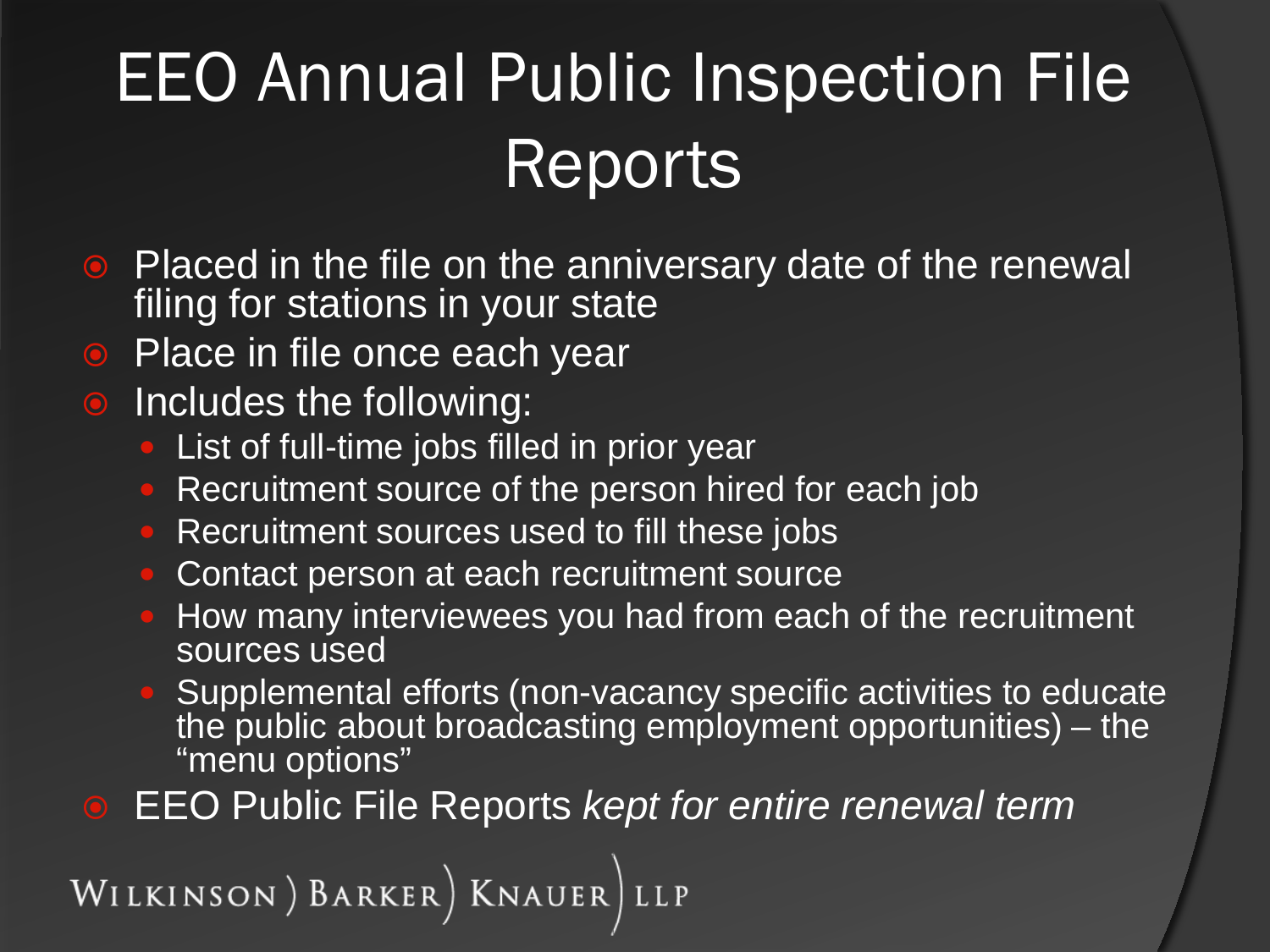## Political File

- **Requests by candidates to buy time**
- Disposition of the request
- **When time is sold:** 
	- Schedule class of time and daypart in which the spots are to run
	- Price
	- Actual times that spots ran
- **Other "uses" by a candidate like Hillary on** SNL
- *Kept for two years –* not 2 years from election just 2 years from document creation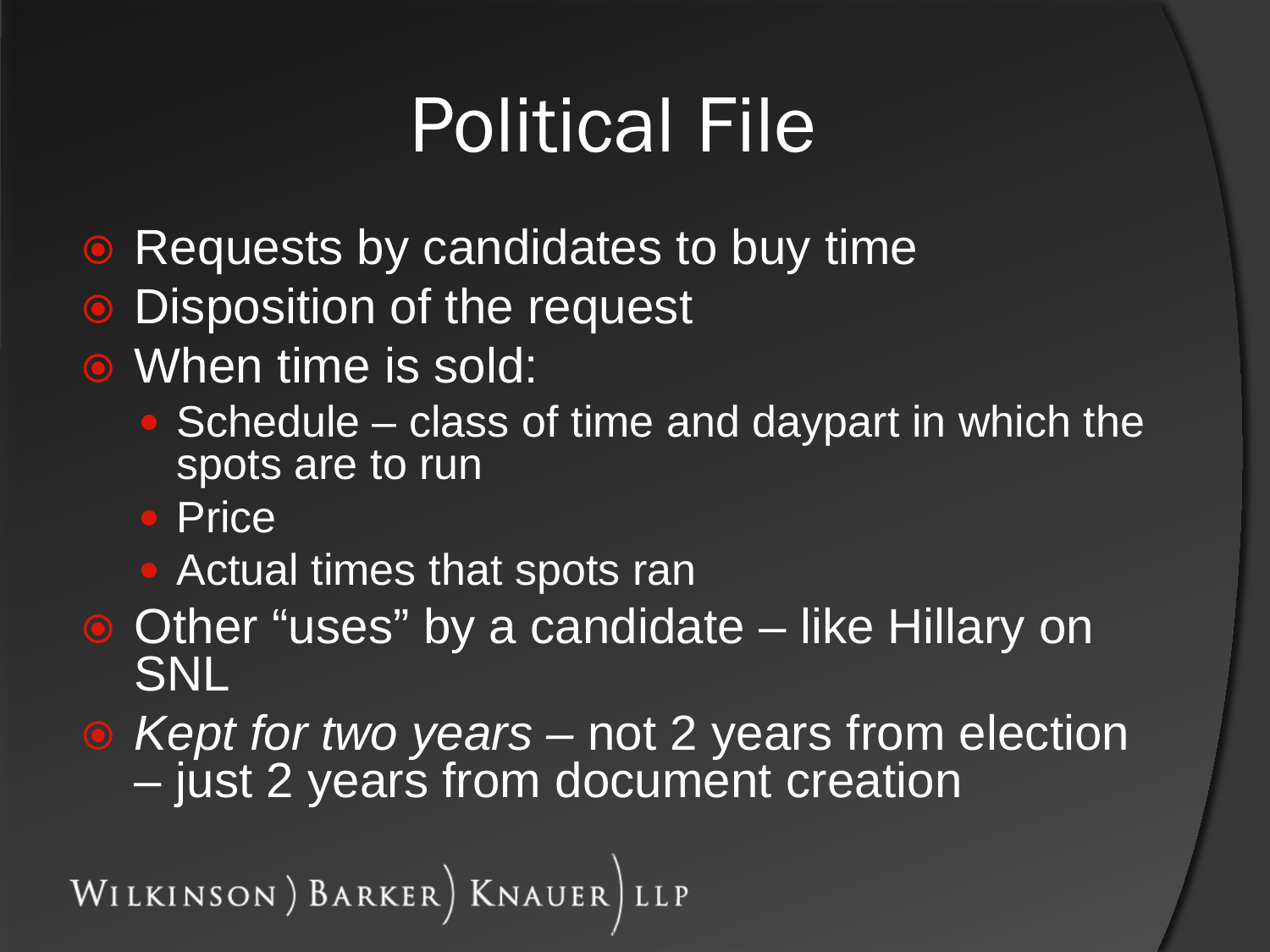#### **Other "Political" Requirements**

- **For third-party ads dealing with Federal** candidates or Federal issues, same information as for a candidate ad – plus information identifying the issue
- **For state issue ads, identification of the** issue, and the name of the sponsor of the ad, and the principal officers or directors of the sponsor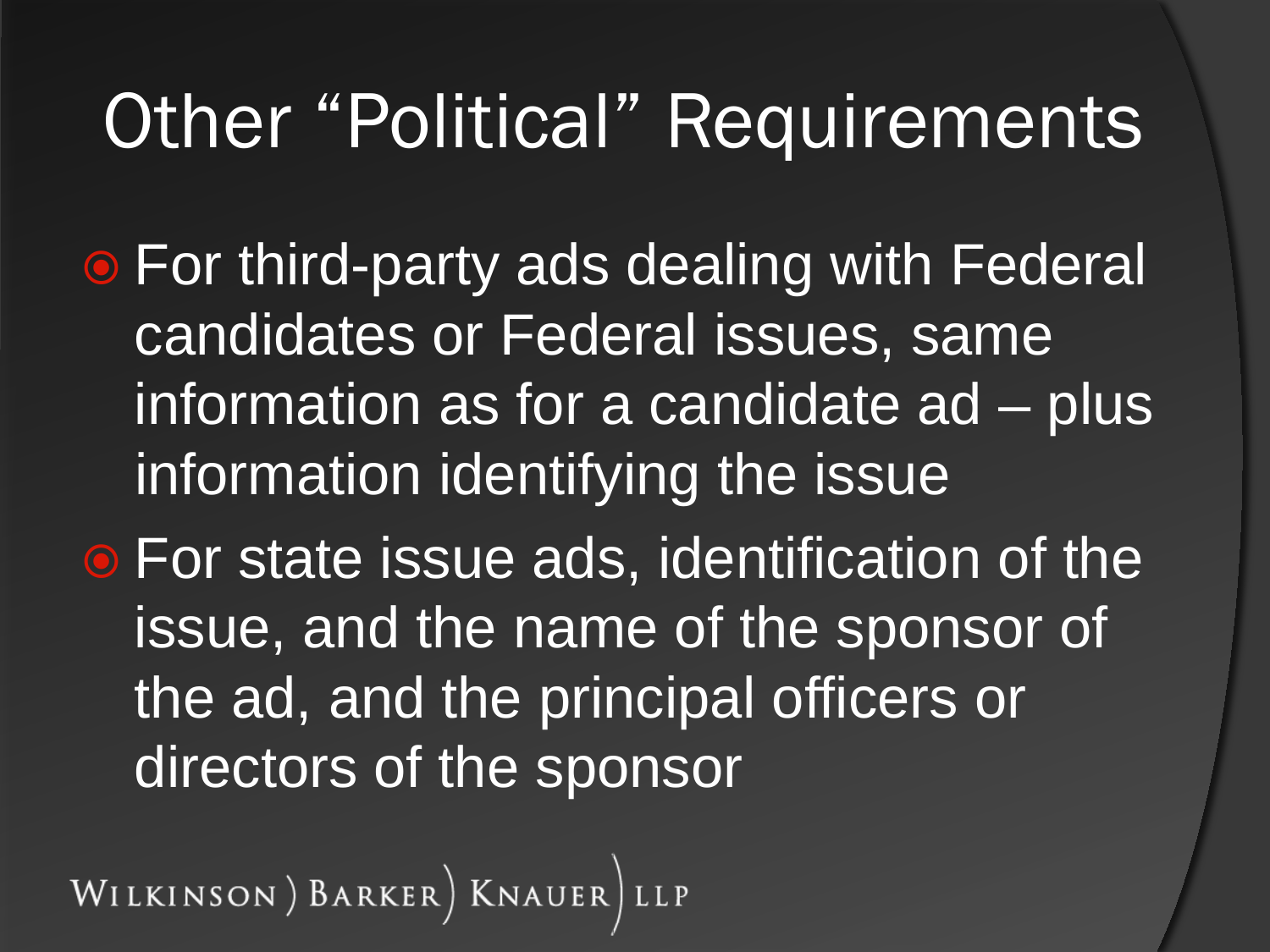#### Miscellaneous Other Public File **Materials**

- The Public and Broadcasting manual published by the FCC
- Radio and TV LMAs and JSAs financial terms can be excluded
- Certification of completion of the Pre-filing and Post- filing public notices of license renewal filing *(kept until application to which it applies is granted)*
- Must carry or retransmission consent elections *kept for three year election cycle*
- Class A continuing eligibility documentation for all Class A TV stations
- Citizen's Agreements rarely relevant today only for commercial stations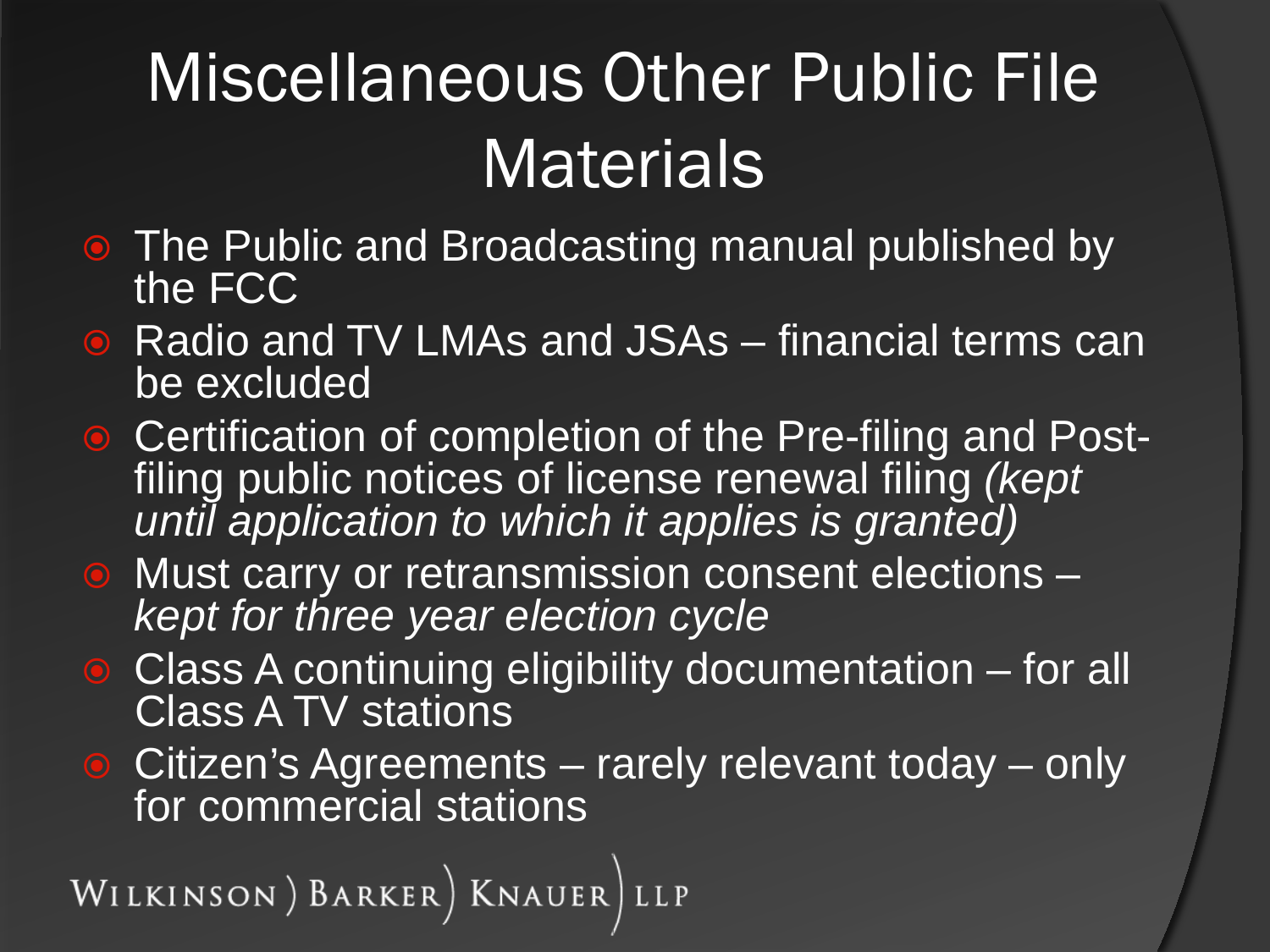## Letters from the Public

- Only applies to commercial stations
- *Kept for three years*
- Letters from the public "regarding the operation of the station"
	- Can exclude obscene or other offensive letters
	- **Exclude letters where writer asks for privacy**
- **Emails addressed to management or general email** publicized by the station included in the file – but not social media comments (yet)
- Not part of the Online Public File so TV stations still need to let the public in to view these communications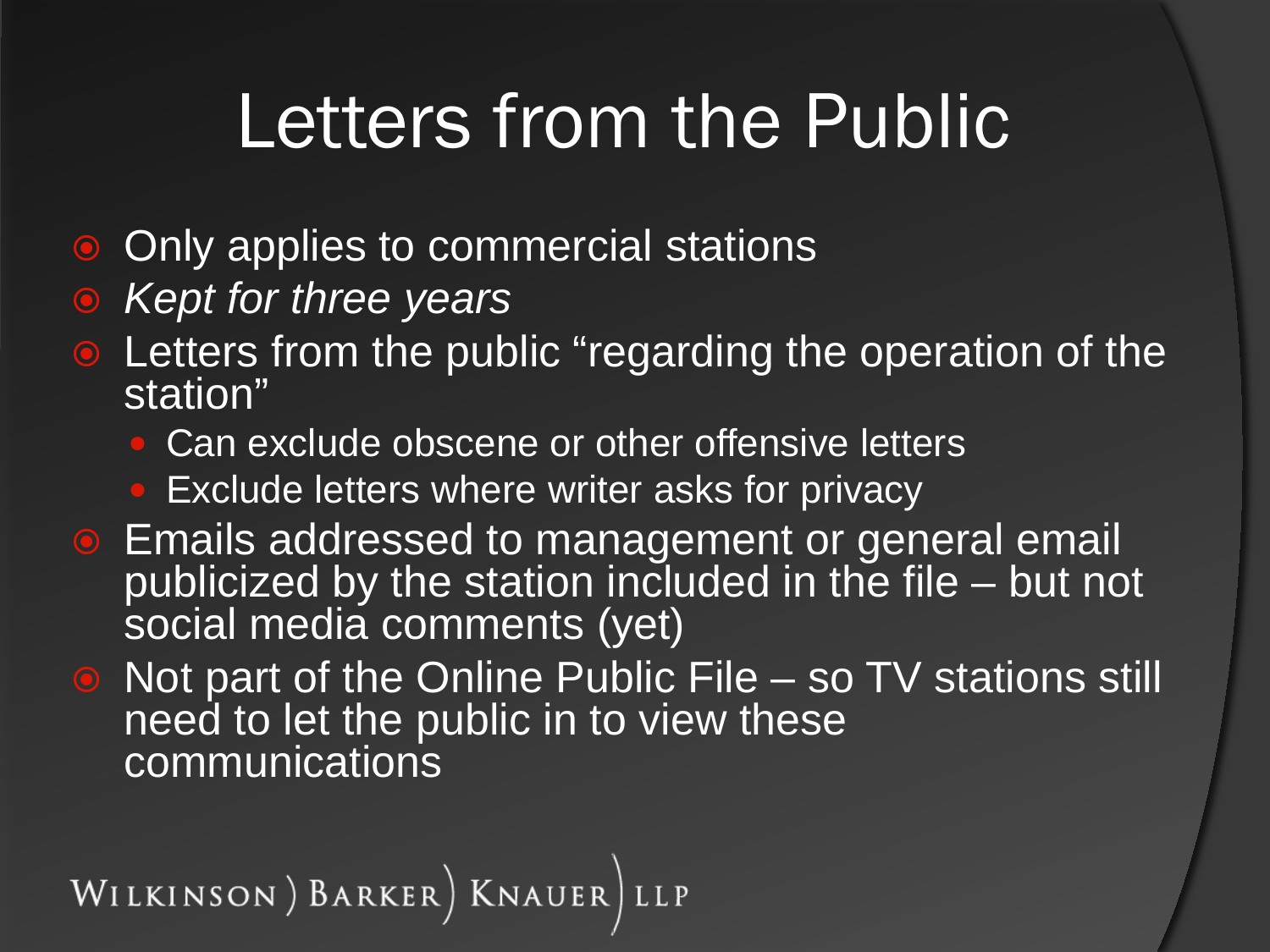#### Noncommercial stations

- Generally the same obligations as commercial stations
- **•** Except:
	- Don't need letters from the public and citizen's agreements

• Need to keep donor lists where donors contribute to specific program – *kept for 2 years from the date the supported program aired*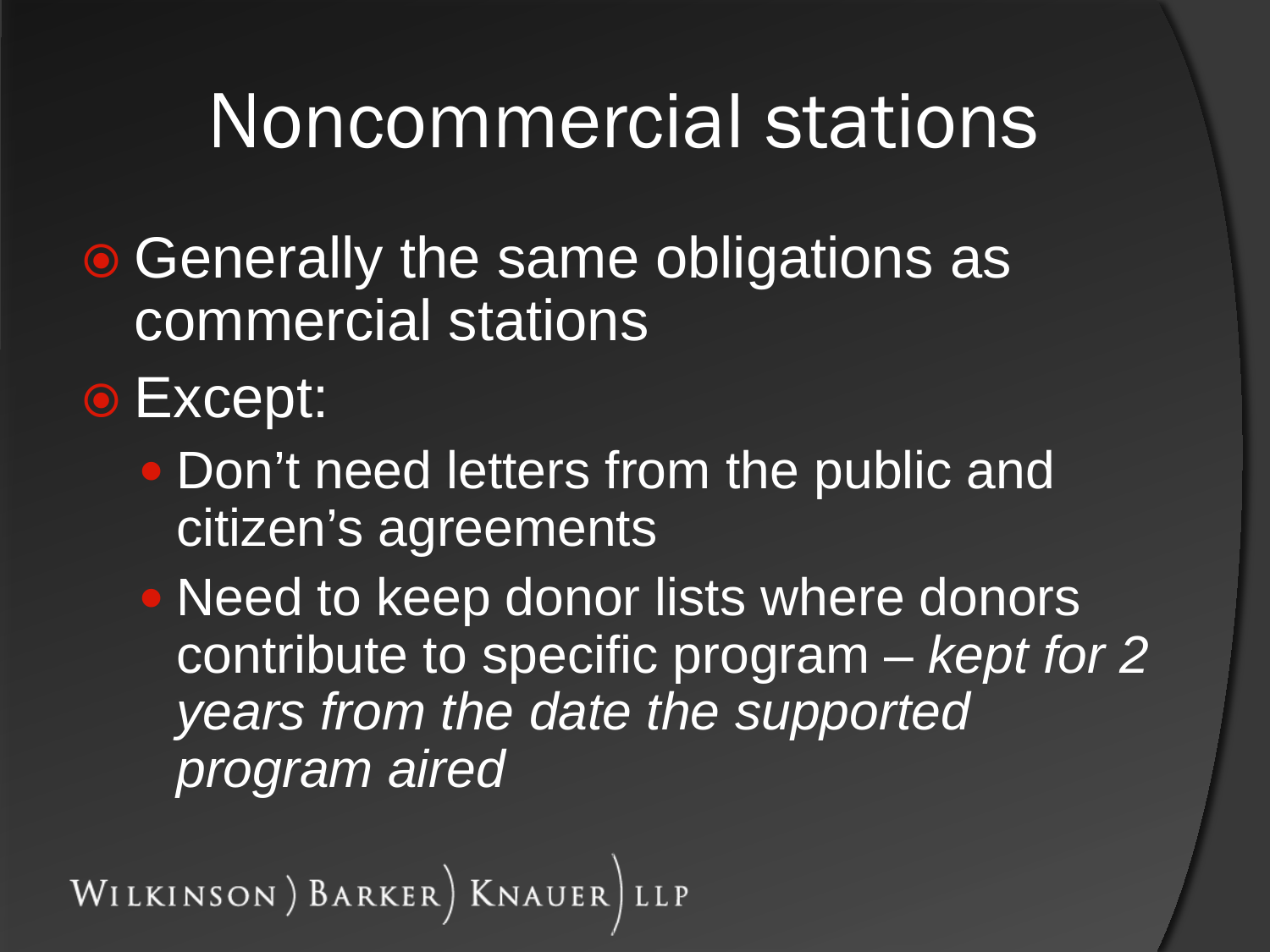#### What Not to Include in Your Public File

- **Internal correspondence with station** employees and management
- **Letters from your lawyer sending** material to go into the file or commenting on an FCC application or complaint
- **Backing data for political file or EEO** public file report – all of that is produced only if requested by the FCC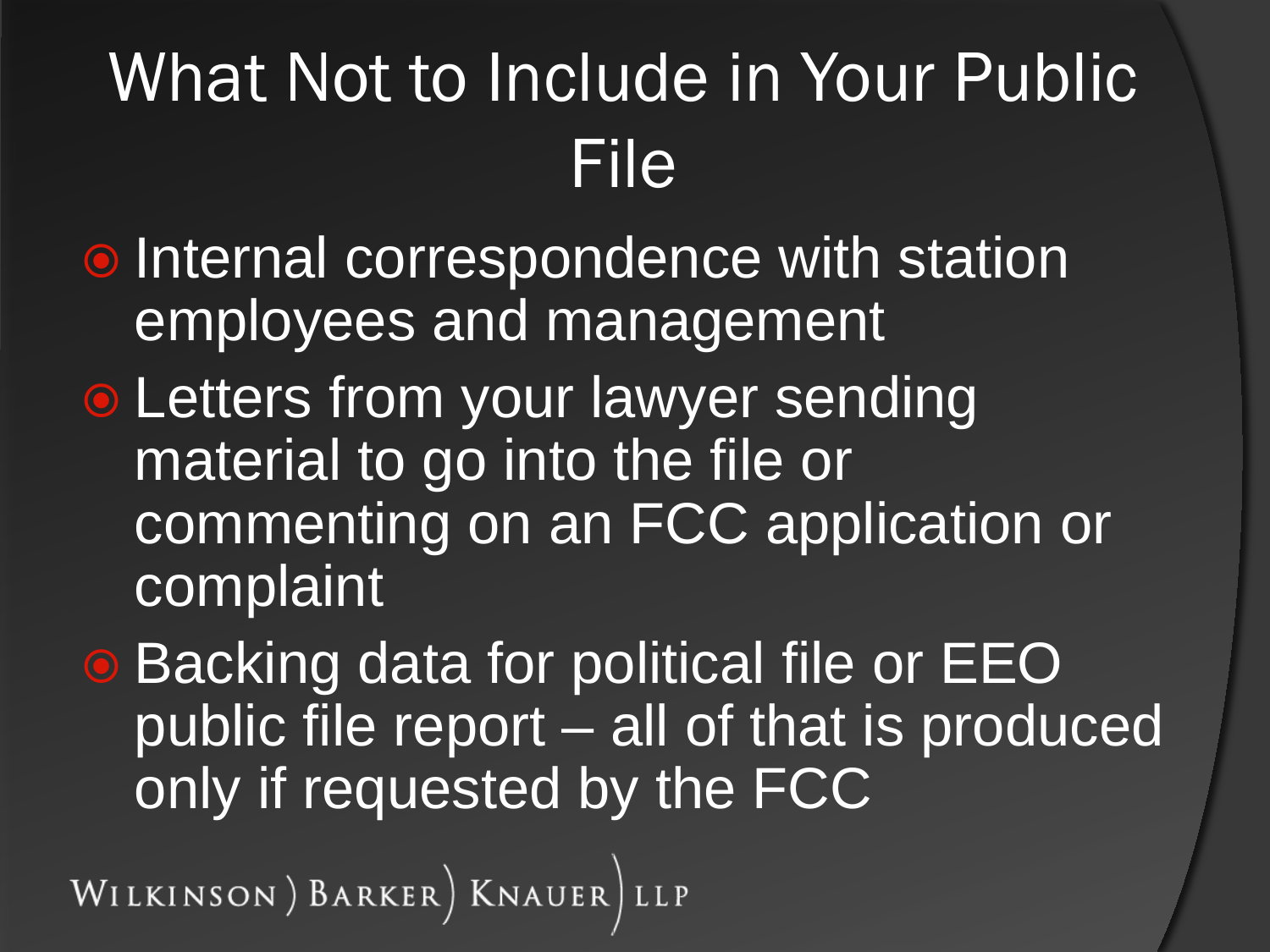## A Word About Retention

- Online public file needs to be updated by broadcaster – as FCC does not weed out documents no longer needed
- **•** For all stations, observe retention periods no need to keep material longer than necessary
- When renewals are granted and "final", there can be a purge party – tossing 8 years of EEO Public File Reports and Quarterly Issues Programs Lists
- 2 years after an election, purge material from prior election
- But can't purge material if FCC is investigating you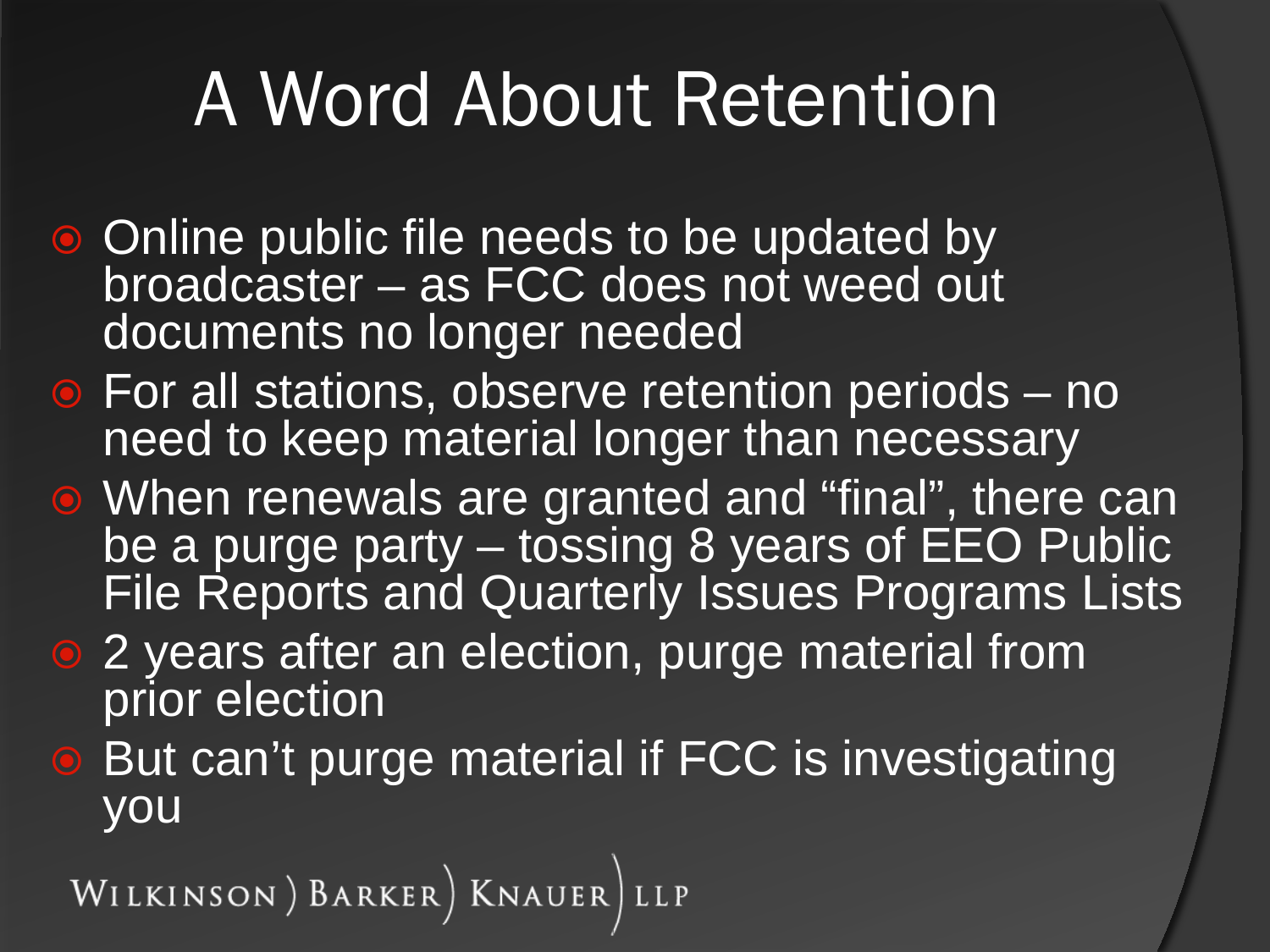## **Summary**

- Keep the file up to date
- Keep it orderly
- Make sure that it is accessible
- Watch what you put into the file don't add extraneous stuff
- **Consider a back-up for the paper file**
- Check it regularly to make sure that everything is still there